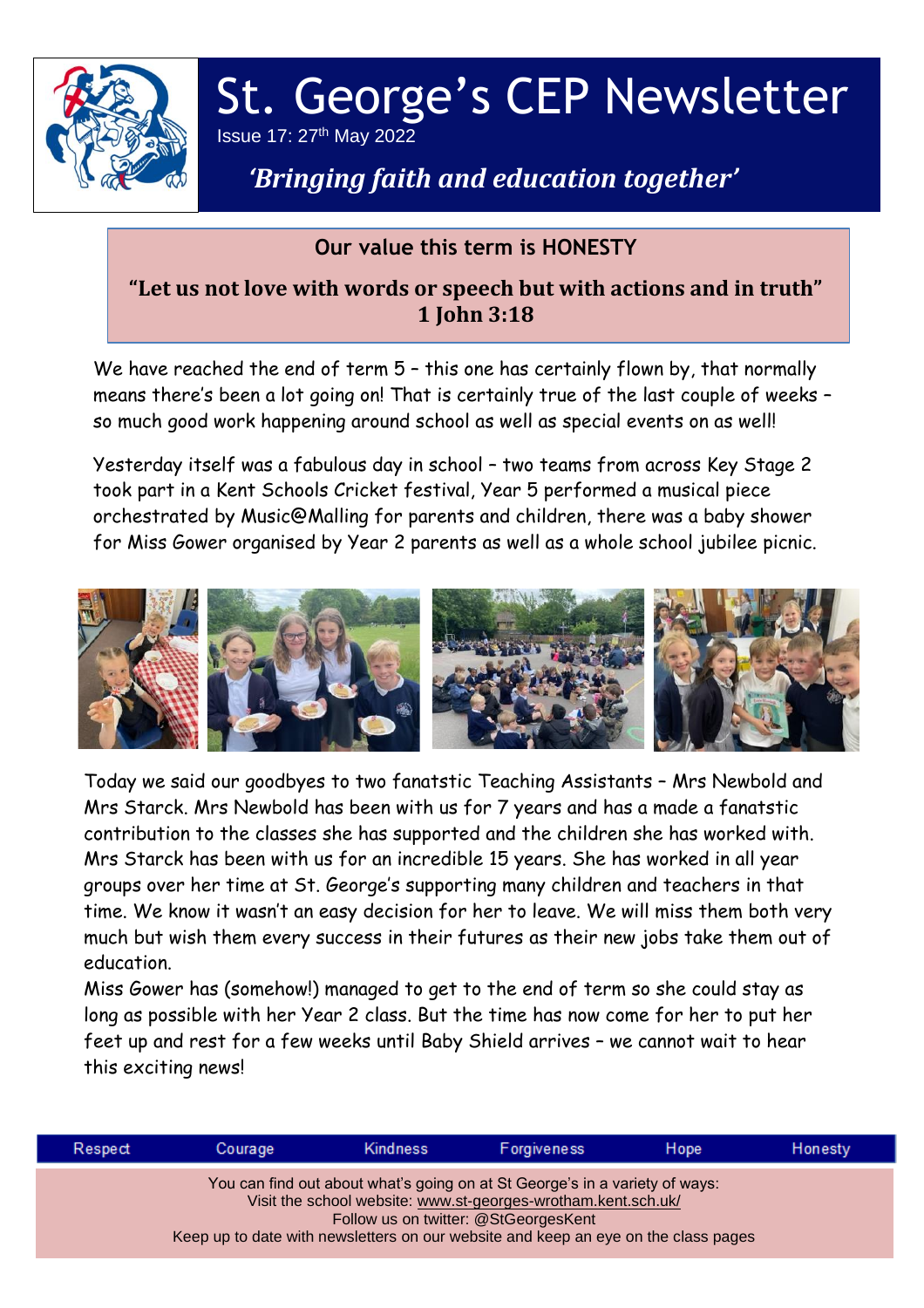## **IMPORTANT DATES FOR YOUR DIARY!**

### **Half Term Mon 30th May – Fri 3rd June**

Mon 6th June – School Jubilee Celebration Day Fri 10th June – PTA Jubilee Disco Mon 13th June – Year 4 family Service in St George's Church 10am Tues 14th June – Year 6 Church Schools Festival Thurs 16th June – PTA Father's Day Stall Fri 17th June PTA Cake Pop Up 3.15pm *Sun 19th June – Fri 24th June – Residential to Treginnis*

#### **INSET Day – Mon 27th June (School closed to children)**

Mon 4th July – Year 3 family Service in St George's Church 10am

Wed 6<sup>th</sup> July - Sports Day (Parents welcome to attend the day)

Tue 12<sup>th</sup> July - Open Afternoon for Parents 2.15pm

Wed 13<sup>th</sup> July Year 6 Production evening Thurs 14<sup>th</sup> July Year 6 Production evening Mon 18<sup>th</sup> July - Year 6 Leavers Service

### **Last Day of the School Year Thurs 21st July**

Next term we look forward to Miss Hugget teaching in Year 2. She has already been getting to know them and is looking forward to supporting their learning!

We also welcome Mrs Daniel who will be a new Teaching Assistant in school.

But for now, a BIG thank you to ALL the staff who work very hard to make sure the children enjoy their learning. A short break to recharge is well deserved!



**Monday 6th June – Jubilee Celebration**

**A reminder for the children to wear red, white and blue for the day and bring in a packed tea (no more than 5 items) to enjoy while the classes entertain each other in the afternoon with their performances through the decades. They will also be involved in arranging art/craft activities over the day. Lots of pics to share on the class and school dojo pages!**



THANK YOU, PTA! Every child and staff member will receive this thoughtful gift to support the celebration of The Queens' Platinum Jubilee – please wear them on the 6th June!



Many Congratulations to our Achievement Cup Winners this term! We were able to give the final award today so celebrated them once more! Each child receives a certificate of achievement, a pin and book to keep and the trophy lives on their desk in school for a daily reminder of their achievements! Well done Isabelle, Olivia, Lola, Sienna, AJ, Calisse and Grace!

| Respect                                                                                                                                                                                                                                                                    | Courage | <b>Kindness</b> | <b>Forgiveness</b> | Hope | Honesty |  |  |  |
|----------------------------------------------------------------------------------------------------------------------------------------------------------------------------------------------------------------------------------------------------------------------------|---------|-----------------|--------------------|------|---------|--|--|--|
| You can find out about what's going on at St George's in a variety of ways:<br>Visit the school website: www.st-georges-wrotham.kent.sch.uk/<br>Follow us on twitter: @StGeorgesKent<br>Keep up to date with newsletters on our website and keep an eye on the class pages |         |                 |                    |      |         |  |  |  |